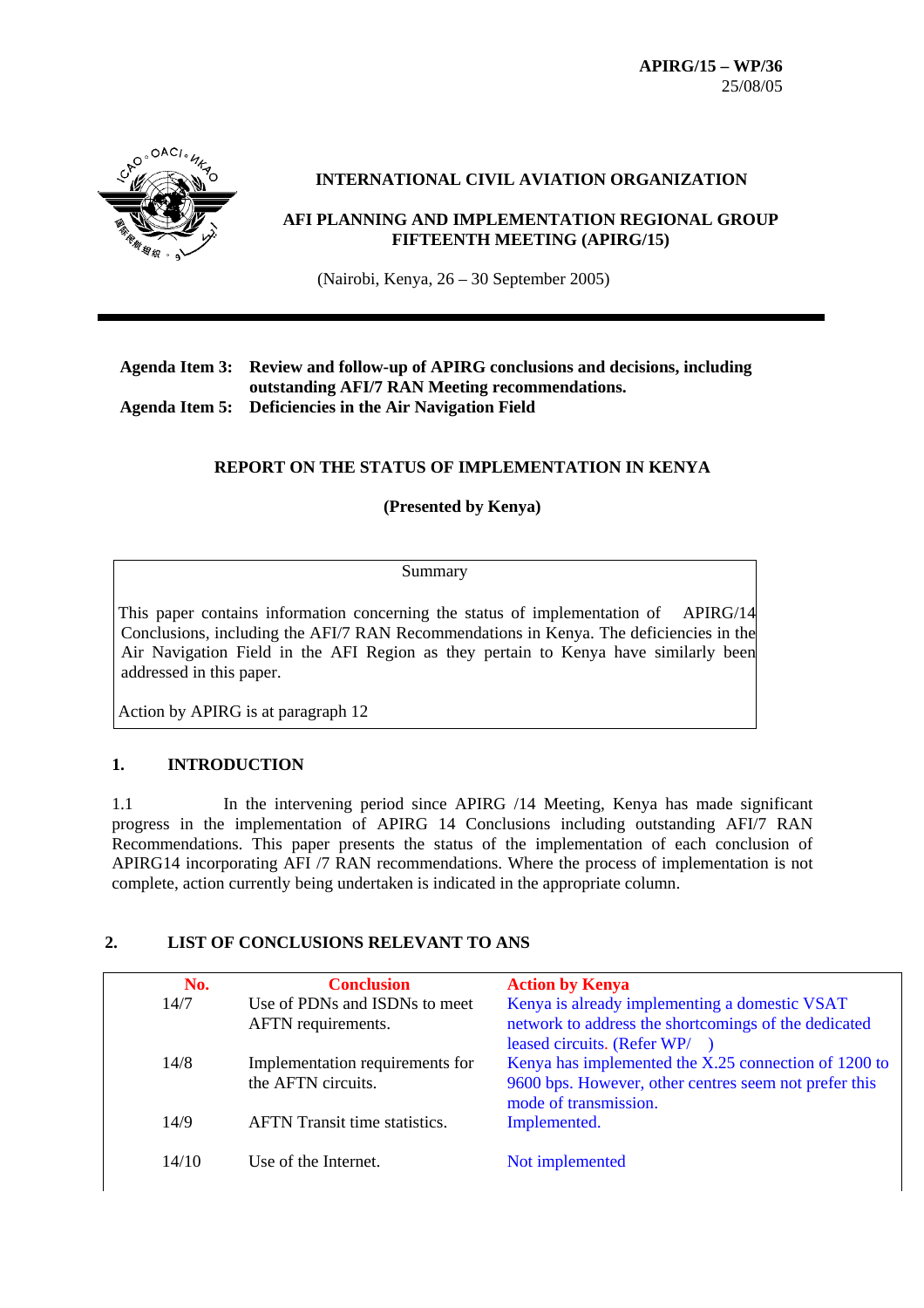| No.   | <b>Conclusion</b>                                                                                                                  | <b>Action by Kenya</b>                                                                                                                                                                                                                     |
|-------|------------------------------------------------------------------------------------------------------------------------------------|--------------------------------------------------------------------------------------------------------------------------------------------------------------------------------------------------------------------------------------------|
| 14/15 | Focal points for the preparation of<br><b>ITU WRCs.</b>                                                                            | Kenya has a National secretariat that coordinates ITU<br><b>WRCS</b> issues.                                                                                                                                                               |
| 14/16 | Need for a permanent liaison with<br>state telecommunication regulatory<br>authorities.                                            | There exists close liaison between KCAA and CCK<br>who are both members of the telecommunications<br>secretariat                                                                                                                           |
| 14/19 | Implementation of ATS Routes,<br>including RNAV routes.                                                                            | Kenya has implemented all routes as required by<br>APIRG.                                                                                                                                                                                  |
| 14/20 | Implementation of ATC Service.                                                                                                     | ATC service available in all ATS Routes in the FIR.                                                                                                                                                                                        |
| 14/21 | Implementation of RVSM in the<br>AFI region.                                                                                       | Kenya is committed to the implementation of RVSM in<br>the AFI Region on the proposed target date of 19 <sup>th</sup><br>January 2006.                                                                                                     |
| 14/24 | Implementation of 10 minutes<br>longitudinal separation minimum                                                                    | 10-minute Separation Minimum is implemented within<br>Nairobi FIR. However, maximum benefits cannot be<br>derived due to non-compliance with one of our<br>neighbours. (Refer WP/<br>$\rightarrow$                                         |
| 14/29 | ATM Safety management systems.                                                                                                     | An ATM safety Management Programme is in place.<br>The necessary documentation including draft<br>legislation, Guidance material and Operations manuals<br>have been developed. The programme is ongoing.<br>$(Refer \, WP/$               |
| 14/31 | Carriage of operation of Airborne<br><b>Collision Avoidance Systems</b><br>(ACAS) and pressure altitude<br>Reporting transponders. | Kenya has fully implemented the ACASII requirement.<br>However difficulties have been experienced with<br>implementation of Phase 2.<br>(Refer WP/ )                                                                                       |
| 14/44 | Use of GNSS from en-route to<br>NPA.                                                                                               | Kenya has authorised the use of GNSS and has<br>developed procedures for terminal and non-precision<br>approaches. Operational evaluations are expected to<br>commence in August 2005 and full implementation by<br>June 2006. (Refer WP/) |
| 14/45 | States support for the funding of<br>GNSS implementation.                                                                          | Kenya through COMESA supports the funding.<br>Kenya is already hosting the Zone C EGNOS Test bed<br>and test flights already carried out in Nairobi.                                                                                       |
| 14/46 | Implementation of GNSS SBAS<br>operational system.                                                                                 | Kenya fully supports SBAS-based procedures. To be<br>implemented when the system becomes fully<br>operational. (Refer WP/)                                                                                                                 |
| 14/49 | GNSS Legislation.                                                                                                                  | Draft legislation has been developed. The draft includes<br>provisions relating to general, airworthiness, Pilot<br>licensing, Operational maintenance, ATS, and<br><b>Aeronautical Telecommunications requirements.</b>                   |
| 14/57 | Elimination of Deficiencies in the<br>field of Aeronautical<br>Telecommunications                                                  | VOR/DME at Mandera to be implemented in 2006                                                                                                                                                                                               |
| 14/58 | ICAO/AFCAC Search and Rescue<br>technical co-operation program.                                                                    | Implemented (Refer WP/)                                                                                                                                                                                                                    |
| 14/59 | Need for continued support to<br>inter-regional co-operation.                                                                      | Kenya actively participates in regional initiatives e.g.<br>EAC, COMESA.                                                                                                                                                                   |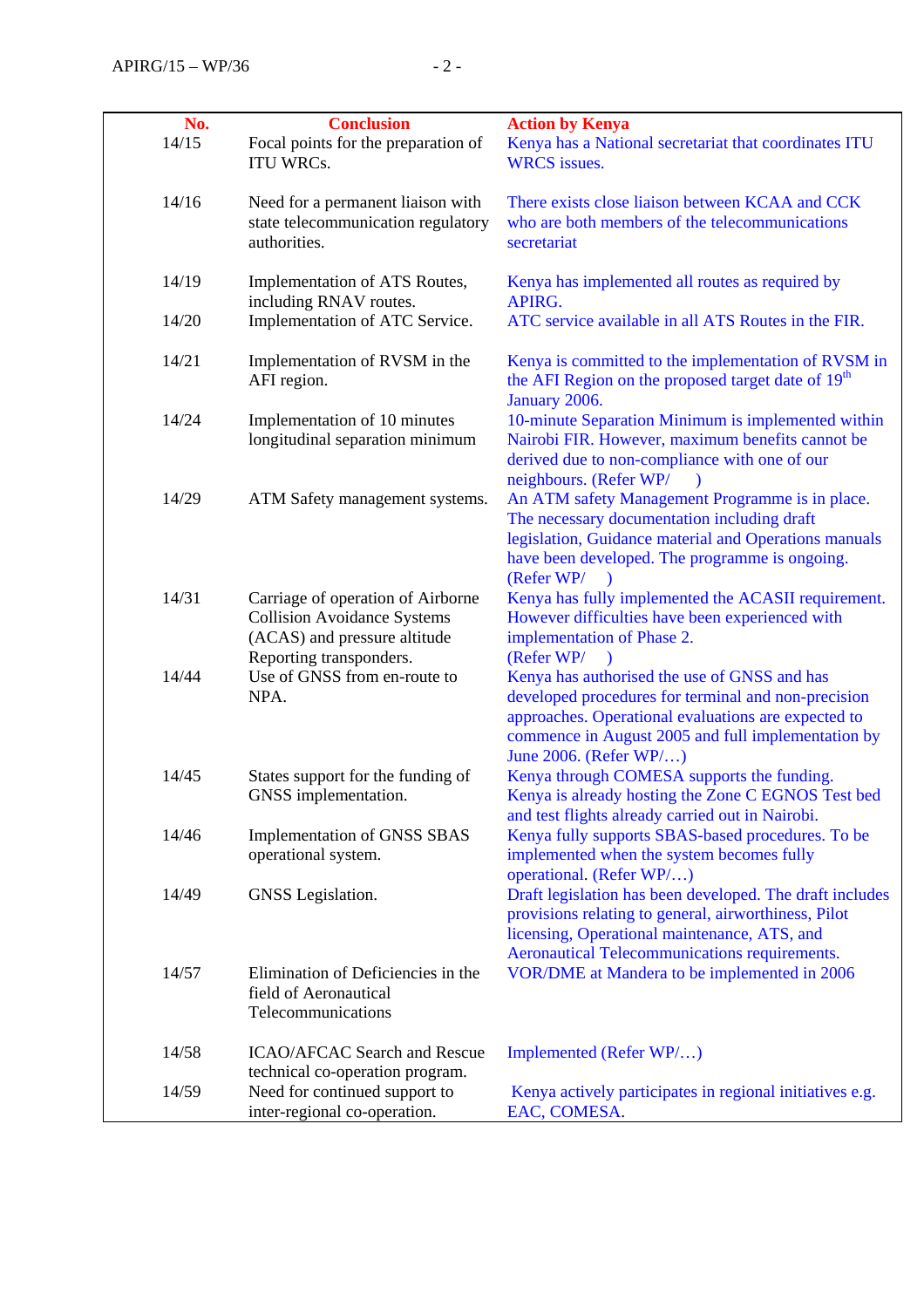| N <sub>0</sub> | <b>Conclusion</b>                                                                | <b>Action by Kenya</b>                                                                                                                      |
|----------------|----------------------------------------------------------------------------------|---------------------------------------------------------------------------------------------------------------------------------------------|
| 14/1           | Bird hazard control and reduction.                                               | Implemented (Refer WP/)                                                                                                                     |
| 14/2           | Rescue and Fire fighting in a<br>difficult environment.                          | Implemented<br>A mutual assistance understanding exists between<br>Kenya Airports Authority, Kenya Navy and Kenya<br><b>Ports Authority</b> |
| 14/3           | Designation of a National Co-<br>ordinator for Aerodromes<br>Emergency Planning. | Implemented                                                                                                                                 |
| 14/4           | Certification of Aerodromes.                                                     | The action plan for certification of airports used for<br>international operations has been developed.                                      |
|                |                                                                                  | Two inspectors have been trained. One auditor will be<br>trained by December 2005.                                                          |
| 14/5           | Impact of NLA on Aerodromes in<br>the AFI Region.                                | Implemented. Survey of airline requirements done.<br>Master plan is in place.                                                               |

#### **3. CONCLUSIONS RELEVANT TO AERODROME OPERATIONS**

### **4. CONCLUSIONS RELEVANT TO AIR TRANSPORT**

| No    | Conclusion                      | <b>Action by Kenya</b>  |
|-------|---------------------------------|-------------------------|
| 14/60 | Fifth Air Transport Conference. | Implementation on going |

#### **5. CONCLUSIONS RELEVANT TO AIRWORTHINESS**

| No    | <b>Conclusion</b>           | <b>Action by Kenya</b>                                 |
|-------|-----------------------------|--------------------------------------------------------|
| 14/61 | Co-operative Development of | Kenya is a participant in the EAC Airworthiness safety |
|       | operational continuing      | initiative                                             |
|       | Airworthiness programmes    |                                                        |
|       | (COSCAP) Mechanism.         |                                                        |

# **6. CONCLUSIONS RELEVANT TO AVIATION SECURITY**

| No    | <b>Conclusion</b>                    | <b>Action by Kenya</b>     |
|-------|--------------------------------------|----------------------------|
| 14/52 | <b>ICAO Universal Security Audit</b> | Implemented (Refer $WP/$ ) |
|       | Program (USAP)                       |                            |

### **7. CONCLUSIONS RELEVANT TO METEOROLOGY**

| N <sub>0</sub> | <b>Conclusion</b>          | <b>Action by Kenya</b>                                   |
|----------------|----------------------------|----------------------------------------------------------|
| 14/32          | Need for latest version of | Second Generation SADIS VSAT Stations for JKIA           |
|                | workstation software.      | and Moi airport is to be purchased. This will include    |
|                |                            | relevant software for decoding of BUFR and GRIB          |
|                |                            | codes, and training on the use of the codes. Target date |
|                |                            | for implementation is April 2006                         |
|                |                            |                                                          |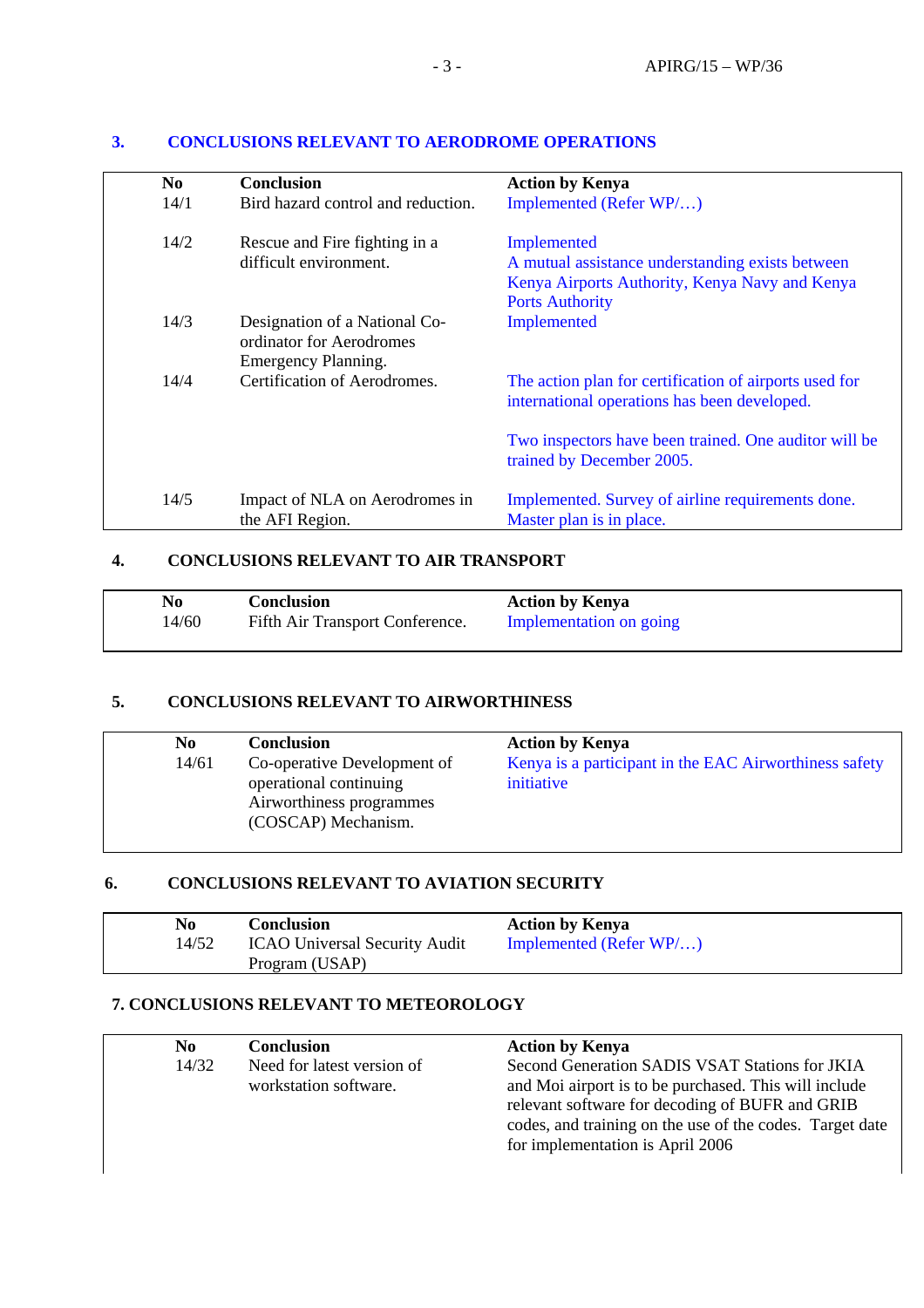| N <sub>0</sub><br>14/33 | <b>Conclusion</b><br>Composition of the SADIS<br>operations group – (SADISOPSG) | <b>Action by Kenya</b><br>Kenya has nominated a member to the SADISOPSG                                                                                                                                                                                   |
|-------------------------|---------------------------------------------------------------------------------|-----------------------------------------------------------------------------------------------------------------------------------------------------------------------------------------------------------------------------------------------------------|
| 14/37                   | Cost recovery of Aeronautical<br>Meteorological Services.                       | No cost-recovery system in place. However, the<br>process is on going to establish the cost-recovery<br>regime.                                                                                                                                           |
| 14/39                   | Autonomous entities and<br>meteorological service for Air<br>Navigation.        | The Kenya Civil Aviation Authority, an autonomous<br>entity, provides air Navigation Services. Provision of<br>aeronautical meteorology has not been considered<br>within this entity. The service is provided by the Kenya<br>Meteorological Department. |
| 14/40                   | <b>Quality Management.</b>                                                      | The National Meteorological Services within East<br>African Community have constituted a task force to<br>look at the guidelines provided by WMO and advice the<br>services on the way forward                                                            |

# **8. AFTN DEFICIENCIES**

| <b>REQUIREMENTS</b> | <b>FACILITIES OR</b> | <b>DESCRIPTION OF</b>   | <b>ACTION BY KENYA</b> |
|---------------------|----------------------|-------------------------|------------------------|
|                     | <b>SERVICES</b>      | <b>DEFICIENCY</b>       |                        |
| AFTN Plan, AFI/7    | Main circuit         | Nairobi AFTN Centre     | Not implemented        |
| REC9/7              | Nairobi/Brazzaville  | Main                    |                        |
|                     |                      | Nairobi/Brazzaville     |                        |
|                     |                      | circuit not implemented |                        |
|                     |                      | since 1998. Kenya and   |                        |
|                     |                      | ASECNA urged to         |                        |
|                     |                      | implement as a matter   |                        |
|                     |                      | of urgency.             |                        |
| AFTN Plan, AFI/7    | Nairobi/Cairo AFTN   | <b>NAIROBI CAIRO</b>    | Kenya has upgraded to  |
| <b>REC9/7</b>       | Circuit              | circuit operates at low | speeds of between 1200 |
|                     |                      | speed                   | to $9600$ bps          |
| AFTN Plan, AFI/7    | Nairobi/Johannesburg | <b>NAIROBI</b>          | Kenya has upgraded to  |
| REC9/7              | <b>AFTN Circuit</b>  | <b>JOHANNESBURG</b>     | speeds of between 1200 |
|                     |                      | circuit operates at low | to $9600$ bps          |
|                     |                      | speed                   |                        |
| AFTN Plan, AFI/7    | Nairobi/Mumbai AFTN  | NAIROBI/MUMBAI          | Kenya has upgraded to  |
| <b>REC9/7</b>       | Circuit              | circuit operates at low | speeds of between 1200 |
|                     |                      | speed                   | to $9600$ bps          |

### **9. DEFICIENCIES IN ARNS FIELD**

| <b>REQUIREMENTS</b>           | <b>FACILITIES OR</b><br><b>SERVICES</b> | <b>DESCRIPTION OF</b><br><b>DEFICIENCY</b> | <b>ACTION BY KENYA</b>                    |
|-------------------------------|-----------------------------------------|--------------------------------------------|-------------------------------------------|
| Nav. aids. AFI/7 REC.<br>10,4 | Mandera VOR/DME                         | Not Implemented                            | Target date for<br>implementation is June |
|                               |                                         |                                            | 2006.                                     |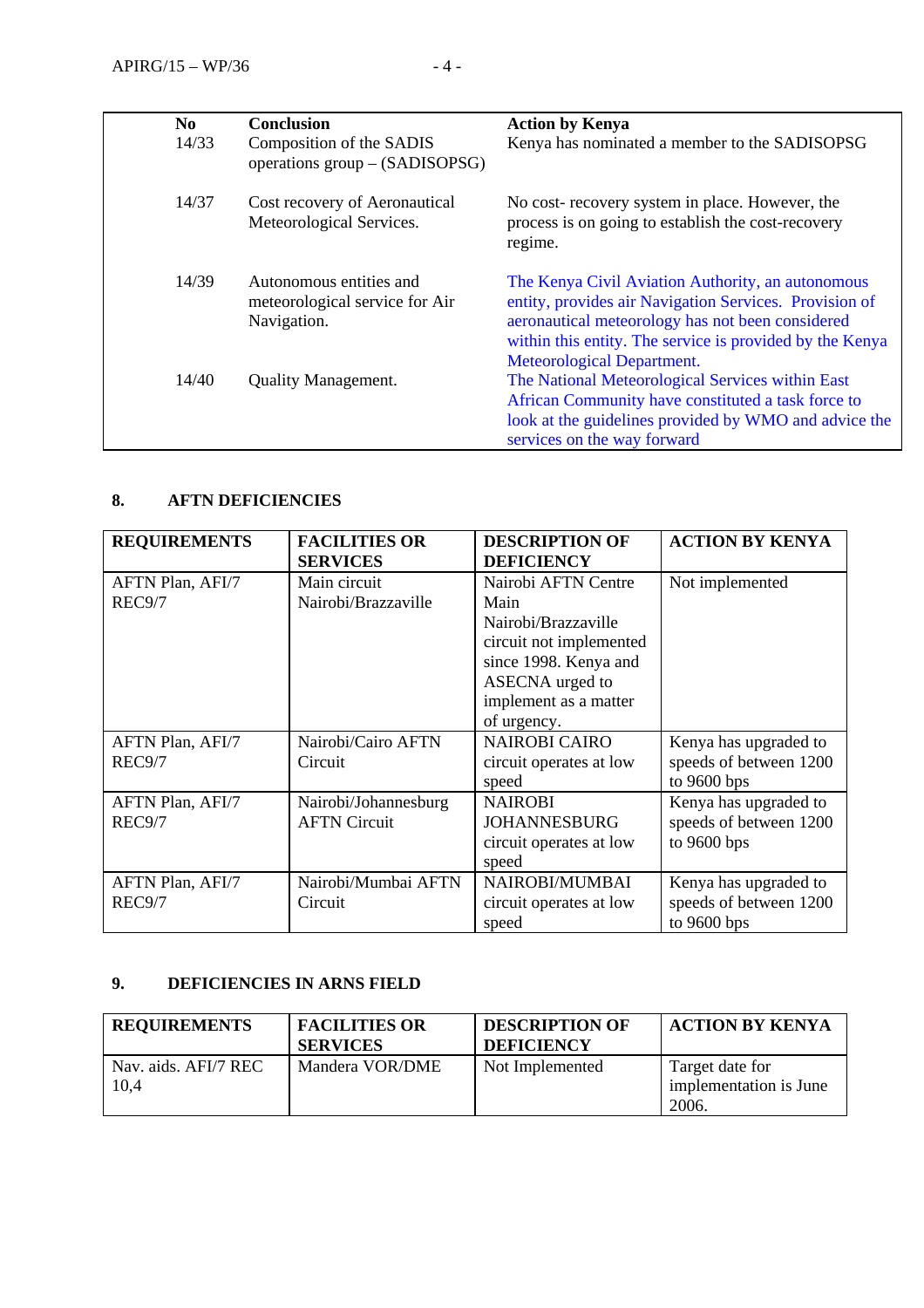| 10. | DEFICIENCIES IN THE SAR FIELD |  |
|-----|-------------------------------|--|
|-----|-------------------------------|--|

| <b>REQUIREMENTS</b>                                      | <b>FACILITIES OR</b><br><b>SERVICES</b> | <b>DESCRIPTION OF</b><br><b>DEFICIENCY</b>                                                         | <b>ACTION BY KENYA</b>                                                                                                                                                                                                     |
|----------------------------------------------------------|-----------------------------------------|----------------------------------------------------------------------------------------------------|----------------------------------------------------------------------------------------------------------------------------------------------------------------------------------------------------------------------------|
| Annex 12,3.1.5                                           | <b>SAR Agreements</b>                   | Signed with EAC states<br>only. To coordinate<br>with neighbouring states<br>concerned outside EAC | <b>Signed Maritime</b><br>Agreement with<br>Seychelles. Target date<br>for signing with other<br>states is June 2006                                                                                                       |
| Annex 12,2.4 Annex 12,<br>3.2.4 AFI/7 Rec 6/1 and<br>6/2 | <b>SARSAT ELT</b>                       | 406MHz and 121.5<br>MHz not implemented                                                            | 121.5 MHZ<br>implemented. 406 MHZ<br>not implemented. Air<br>Operators have been<br>notified of the<br>requirement to replace<br>121.5 MHZ with 406<br>MHZ. The process of<br>establishing 406MHZ<br>database is on going. |
| Annex 12,2.1                                             | <b>SAR</b> legislation                  | Not implemented                                                                                    | Development of draft<br>legislation is on going.<br>Target date of<br>completion is 2006.                                                                                                                                  |

# **11. DEFICIENCIES IN THE ATS/DS FIELD**

| <b>REQUIREMENTS</b> | <b>FACILITIES OR</b><br><b>SERVICES</b>                    | <b>DESCRIPTION OF</b><br><b>DEFICIENCY</b>                                                                                                                                                                   | <b>ACTION BY KENYA</b>                                            |
|---------------------|------------------------------------------------------------|--------------------------------------------------------------------------------------------------------------------------------------------------------------------------------------------------------------|-------------------------------------------------------------------|
| AFI/7 Plan Rec. 9/9 | ATS/DS Circuit<br>between Mombasa APP<br>and Kilimanjaro   | <b>ATS Direct Speech</b><br>circuit between<br>Mombasa APP and<br>Kilimanjaro not<br>implemented since<br>1996. Kenya and<br>Tanzania to take action<br>to implement LTF<br>circuit as matter of<br>urgency. | This problem will be<br>solved through regional<br>VSAT networks. |
| AFI/7 Plan Rec. 9/9 | ATS/DS circuit<br>between Mombasa APP<br>and Dar Es Salaam | ATS Direct Speech link<br>between Mombasa APP<br>and Dar Es Salaam is<br>Unreliable since 1996.<br>Kenya and Tanzania to<br>take action to Improve<br>the Mombasa/Dar<br>circuit                             | This problem will be<br>solved through VSAT<br>networks           |